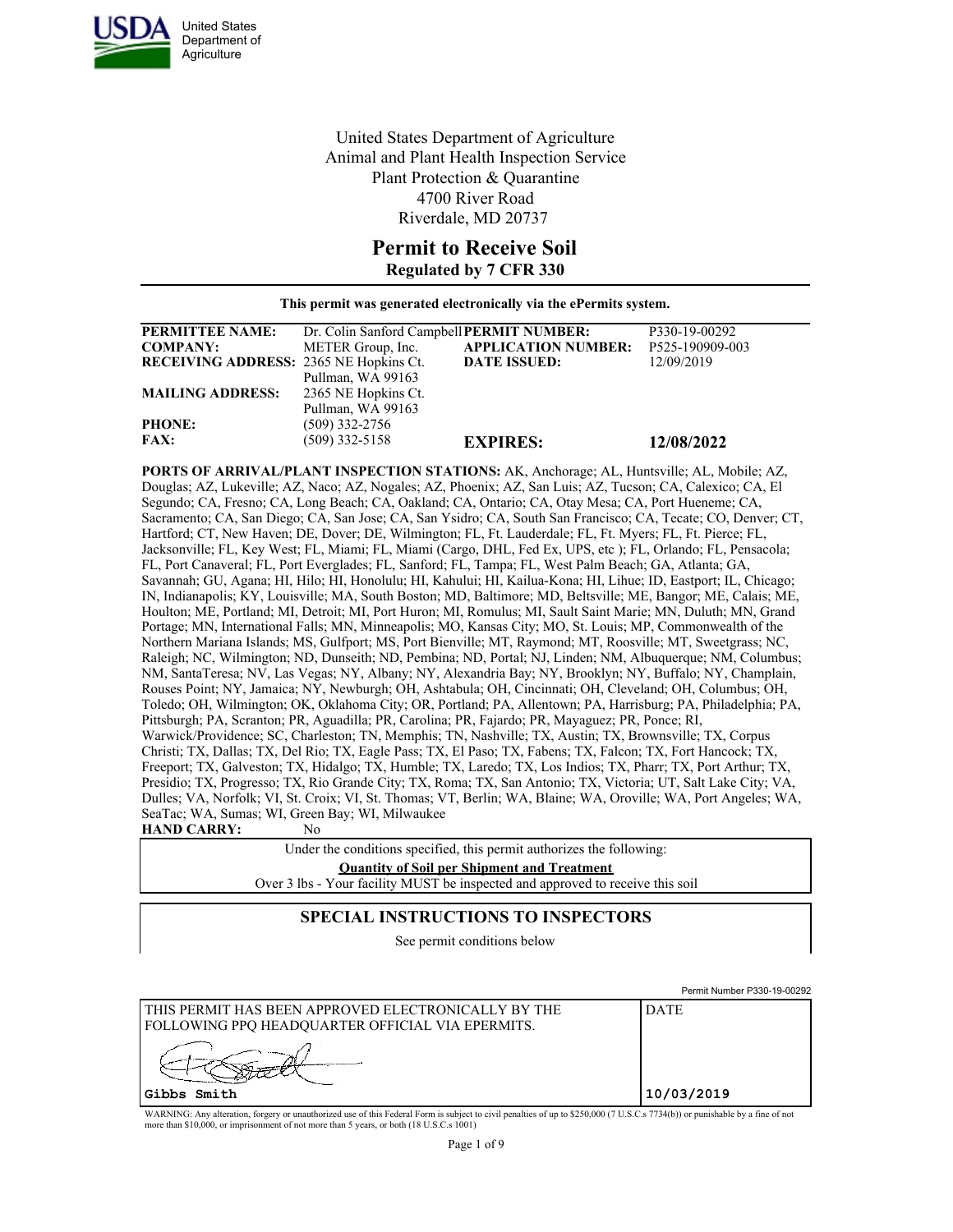

INSTRUCTIONS TO DHS CBP INSPECTORS FOR IMPORTED SOIL SHIPMENTS ROUTED TO RECEIVING FACILITY:

For hand carry of soil, an official of CBP Agricultural Programs and Trade Liaison (APTL) would have been notified to document and facilitate the entry of the soil (See hand carry conditions below if stipulated).

Otherwise:

1) Confirm that the shipment under this USDA PPQ P330 permit is under bond to the point of entry.

2) Validate the permit in ePermits using the CBP search feature.

3) Confirm that the imported shipment has a valid USDA PPQ Form 550 Black/White label.

4) For questions or concerns, contact the USDA-APHIS-PPQ Permit Unit in Riverdale, MD, at 866-524-5421 and ask to speak with a compliance officer.

## **PERMIT GUIDANCE**

1) Receipt or use of foreign isolates or samples from countries under sanctions requires specific permission from the U.S. Department of Treasury; please refer to

https://www.treasury.gov/resource-center/sanctions/Programs/Pages/Programs.aspx

2) This permit does not authorize importation, interstate movement, possession, and/or use of strains of genetically engineered regulated materials/organisms (created by the use of recombinant DNA technology).

3) If an animal pathogen is identified in your shipment, to ensure appropriate safeguarding, please refer to

http://www.aphis.usda.gov/import\_export/animals/animal\_import/animal\_imports\_anproducts.sh tml

4) If a human pathogen is identified, please refer to the CDC Etiologic Agent Import Permit Program at http://www.cdc.gov/od/eaipp/

5) This permit does not fulfill the requirements of other federal or state regulatory authorities. Please contact the appropriate agencies, such as the U.S. Environmental Protection Agency, the U.S. Fish and Wildlife Service, the U.S. Food and Drug Administration, the Centers for Disease Control and Prevention, the APHIS Veterinary Services unit, the APHIS Biotechnology Regulatory Services, or your State's Department of Agriculture to ensure proper permitting. 6) If you are considering renewal of this permit, an application should be submitted at least 90 days prior to the expiration date of this permit to ensure continued coverage. Permits requiring containment facilities may take a longer period of time to process.

# **PERMIT CONDITIONS**

|                                                                                                                | Permit Number P330-19-00292 |
|----------------------------------------------------------------------------------------------------------------|-----------------------------|
| THIS PERMIT HAS BEEN APPROVED ELECTRONICALLY BY THE<br><b>FOLLOWING PPQ HEADQUARTER OFFICIAL VIA EPERMITS.</b> | <b>DATE</b>                 |
|                                                                                                                |                             |
| Gibbs Smith                                                                                                    | 10/03/2019                  |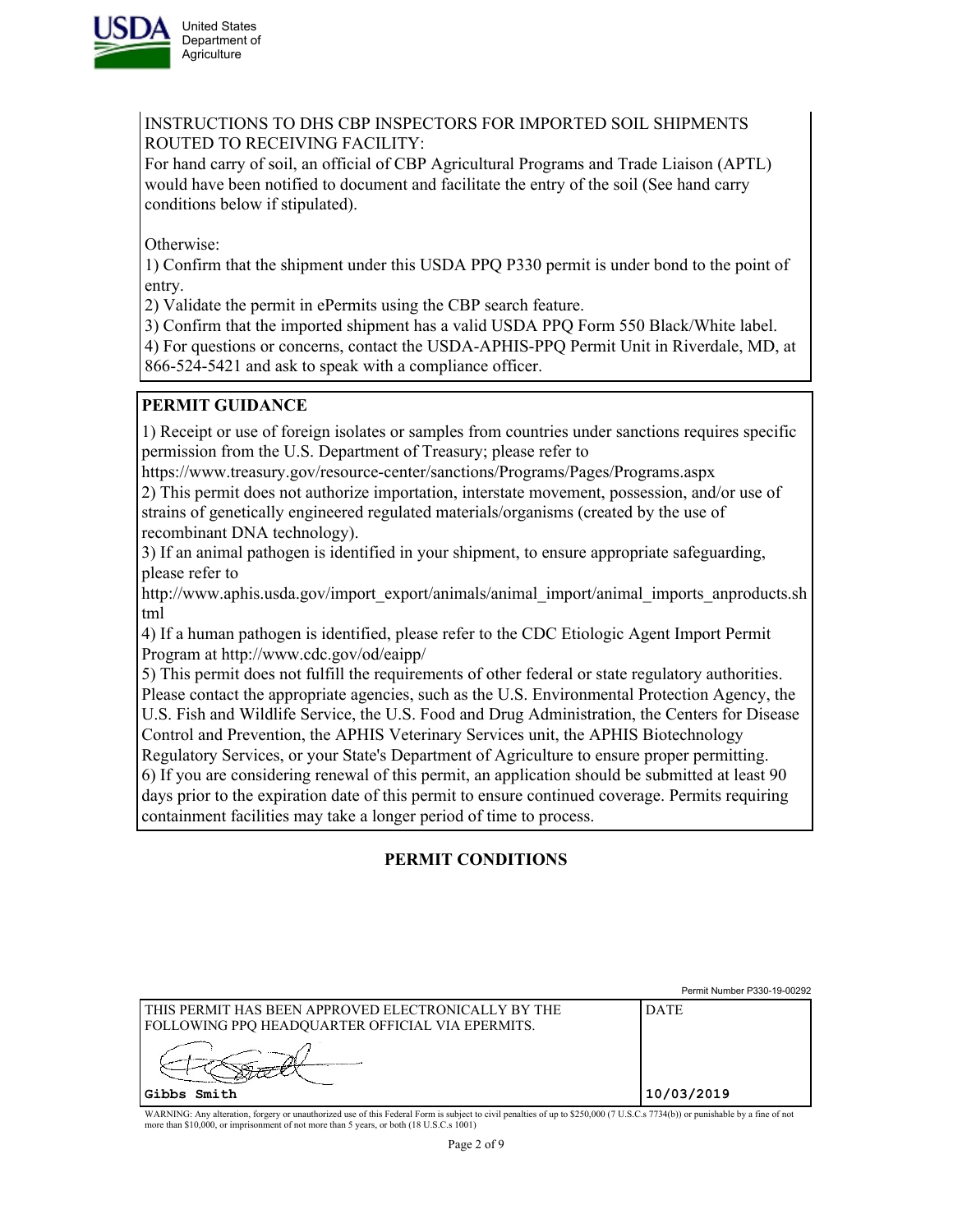

## CHEMICAL/PHYSICAL ANALYSIS IMPORTATION

USDA-APHIS issues this permit to Dr. Colin Sanford Campbell with METER Group, Inc. in Pullman, Washington. The permit authorizes the importation of soil from all foreign sources (except countries with sanctions or embargoes by U.S. State Department) only for chemical/physical analysis in a controlled laboratory environment at the named facility on the permit.

1. You as the permit holder are responsible for maintaining a valid permit for as long as the soil is in your possession. APHIS does not issue extensions or renewals of existing permits; the permit holder must submit a new permit application at least three months prior to the expiration of this permit, and obtain a new permit to continue uninterrupted authorization for the soil approved under this permit.

2. If an accidental release into the environment occurs, notification must be made within one business day by email to: pest.permits@usda.gov (preferred) or in writing to: APHIS, PPQ, 4700 River Rd., unit 133; Riverdale, MD 20737; or by calling 866-524-5421. A written report of the incident must be submitted identifying: (a) the name of the permit holder (responsible person), (b) the permit number, (c) the country or State of origin of the soil, (d) the nature of the release, and (e) measures already taken to contain, reduce or limit the effects of the accidentally released soil. Any plans prepared to contain, reduce or limit the effects of the accidentally released soil may be submitted as developed.

3.

- This permit is issued by the United States Department of Agriculture's Animal and Plant Health Inspection Service (APHIS). It conveys APHIS regulations and requirements for the material(s) listed on this permit. It does not reduce or eliminate your legal duty and responsibility to comply with all other applicable Federal and State regulatory requirements.
- The permit number or a copy of the permit must accompany the shipment.
- You must be an individual at least 18 years old, or legal entity such as partnership, corporation, association, or joint venture.
- You are legally responsible for complying with all permit requirements and permit conditions.
- The regulated material and shipping container(s) are subject to inspection by officials of Custom and Border Protection (CBP) and APHIS. CBP or APHIS officials may require the shipment to be treated, seized, re-exported, or destroyed (in part or whole). You will be responsible for expenses.

|                                                                                                                | Permit Number P330-19-00292 |
|----------------------------------------------------------------------------------------------------------------|-----------------------------|
| THIS PERMIT HAS BEEN APPROVED ELECTRONICALLY BY THE<br><b>FOLLOWING PPQ HEADQUARTER OFFICIAL VIA EPERMITS.</b> | <b>DATE</b>                 |
|                                                                                                                |                             |
| 'Gibbs Smith                                                                                                   | 10/03/2019                  |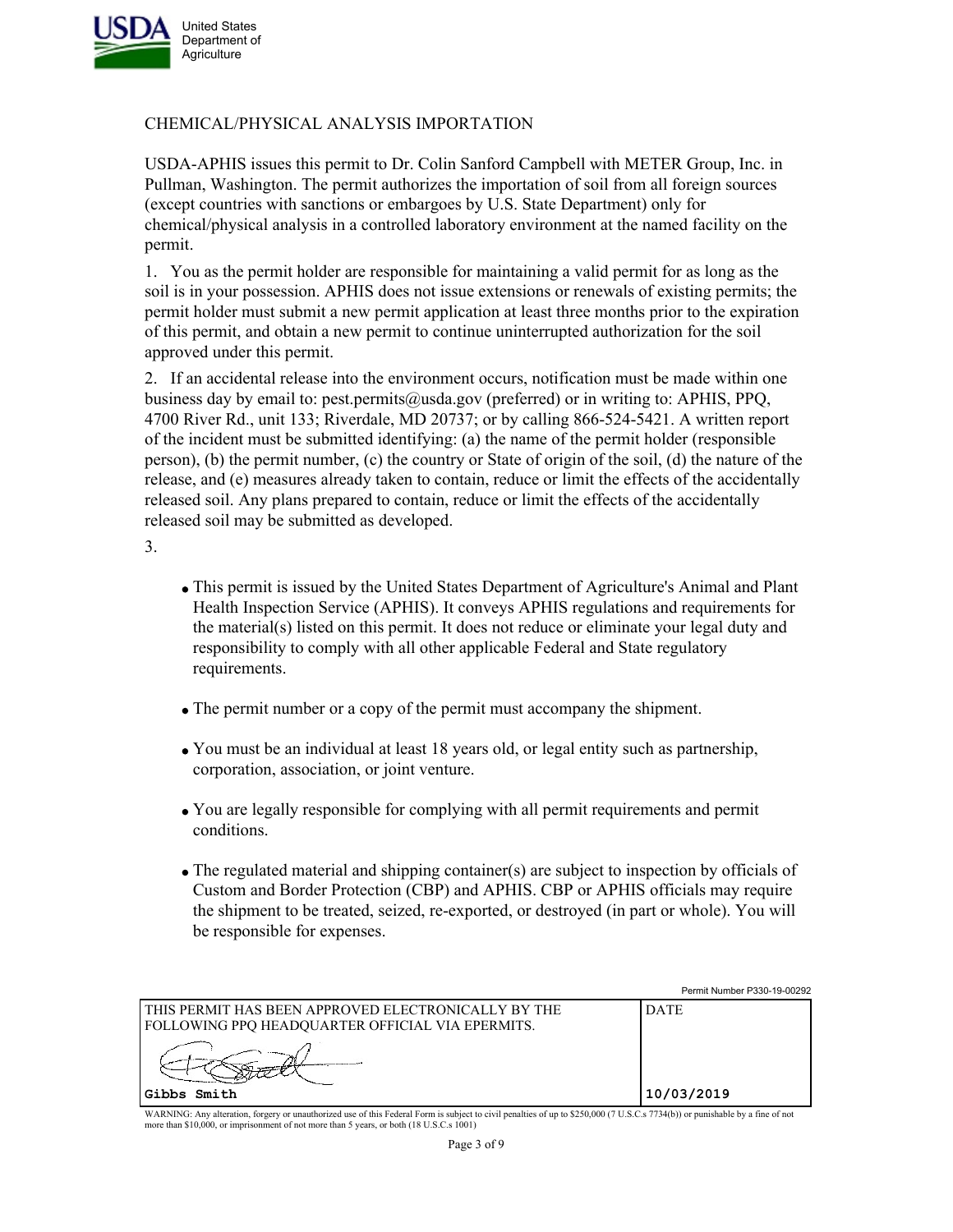

- If you violate any applicable laws associated with this permit, you may face substantial civil or criminal penalties. We may cancel all current permits and deny future permit applications.
- Without prior notice and during reasonable hours, authorized Federal and State Regulators must be allowed to inspect the conditions associated with the regulated materials/organisms authorized under this permit.

4. All solid wood packing material (SWPM) accompanying the shipment must be in compliance with ISPM 15 treatment regulations and IPPC stamp requirements and enforcement. Noncompliant shipments will be treated, re-exported or destroyed at the consignee's expense.

5. Further distribution of soil is not allowed without a permit from the receiving lab. While in storage, all soil must be kept locked (e.g. in freezer, cabinet) in the approved lab with access limited to authorized personnel or they will be in a restricted access building that requires a key card entry and access is restricted to authorized personnel only; or it must be in locked room restricted to authorized personnel only.

6. All operations must be consistent with information submitted in association with the above listed APHIS-PPQ inspected facility and subject to the conditions below.

7. The shipment must be free from foreign matter or debris, plants and plant parts, and other macro-organisms, such as insects, cyst nematodes, mollusks and acari. Regulated material commingled with unauthorized material will be subject to re-export or destruction.

8. The imported article can be released without treatment at the port of entry to the permittee's address listed on the permit or label or to an authorized user only if the final destination is an approved facility (valid, current P330 permit in ePermits) or check with your local State Plant Health Director and/or local PPQ field office.

9. All unconsumed soil, containers and effluent must be autoclaved, incinerated or properly sterilized by the permittee at the conclusion of the project as approved and prescribed by the permit conditions.

10. Any water residues (effluent) from the processing of soil samples must be treated by an approved sterilization procedure such as hydroclave or autoclave or boiled dry.

11. The Permit holder must comply with all the items listed below. In cases where notification is required, the notification must be made to the Pest Permit staff at 866-524-5421 or pest.permits@usda.gov within one business day of the event triggering a notification. You must also notify the PPQ State Plant Health Director in your State. Access the list of SPHDs at https://www.aphis.usda.gov/aphis/ourfocus/planthealth/ppq-program-overview/ct\_sphd.

maintain a valid PPQ 330 permit so long as any portion of the regulated soil remains untreated,

|                                                                                                                | Permit Number P330-19-00292 |
|----------------------------------------------------------------------------------------------------------------|-----------------------------|
| THIS PERMIT HAS BEEN APPROVED ELECTRONICALLY BY THE<br><b>FOLLOWING PPQ HEADQUARTER OFFICIAL VIA EPERMITS.</b> | <b>DATE</b>                 |
|                                                                                                                |                             |
| Gibbs Smith                                                                                                    | 10/03/2019                  |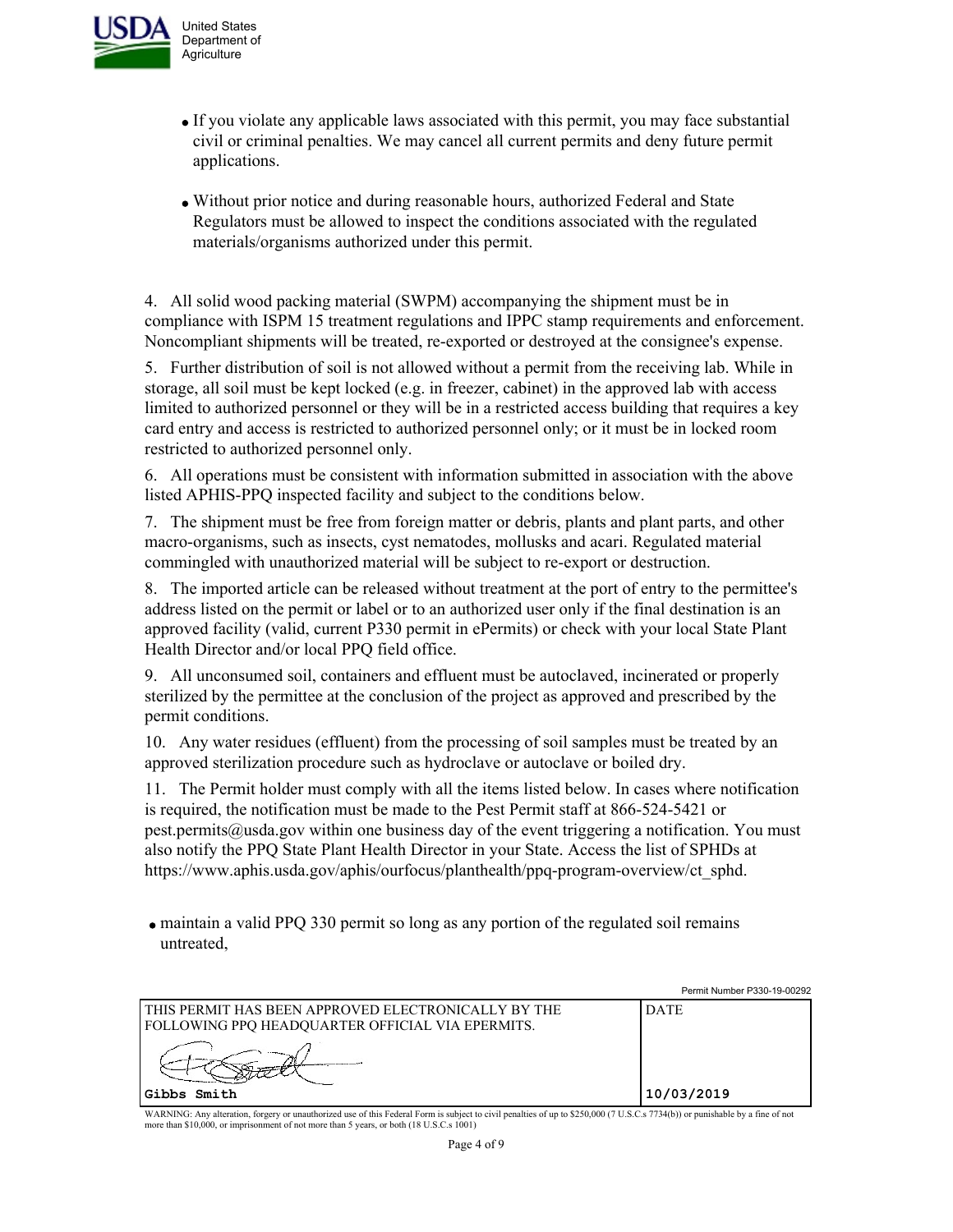

- not assign or transfer this permit to other persons without prior APHIS PPQ authorization,
- maintain an official permanent work assignment or affiliation at the address on this permit,
- notify the Pest Permit Staff of any change in the permit holder's work assignment, residence, or affiliation,
- notify the Pest Permit Staff of the receipt of unauthorized and/or misdirected shipments of regulated soil,
- adequately mitigate environmental impacts resulting from unauthorized or accidental release of the regulated soil,
- notify the Pest Permit Staff if the facility or equipment is damaged/destroyed or if you wish to decommission the facility,
- devitalize/sterilize all regulated soil prior to departure from the organization unless other arrangements are confirmed by the Pest Permit Staff,
- notify the Pest Permit Staff if you intend to let your permit expire and you will no longer receive or work with the regulated soil.

12. For soil that originates in Hawaii and Puerto Rico, a copy of this permit or permit number and the shipment must be presented to APHIS-PPQ for inspection and clearance prior to departure. For soil that originates in the U.S. Virgin Islands, a copy of this permit or the permit number and the shipment must be presented to DHS-CBP for inspection and clearance prior to departure.

Following inspection, soil shipments from Hawaii, Puerto Rico, and the U.S. Virgin Islands are authorized to enter at any arrival point on the mainland U.S.

13. Upon arrival at the APHIS approved facility, the regulated soil must be stored in two levels of secured containment until transferred or sterilized. As long as regulated soil is present, the containment and all other affected areas of the facility must be restricted to access by authorized personnel only. All containers and storage areas will be labeled: 'USDA-Regulated Soil'. The secured containment area must store only regulated material or, if the area also houses unregulated material, the regulated material must be clearly segregated from the unregulated material as well as being appropriately labeled.

14. All packing material, media, substrate, and shipping containers must be sterilized or destroyed as approved and prescribed by the permit conditions after removing the soil.

15. Prior to disposal, all regulated soil must be sterilized by one of the following method: Dry Heat

Use the following minimum combined temperature and time ranges:

- $\bullet$  110 120.5 Celsius (230 249 Fahrenheit) for 16 hours
- $\bullet$  121 154 Celsius (250 309 Fahrenheit) for 2 hours
- 154.4 192.5 Celsius (310 379 Fahrenheit) for 30 minutes
- $\bullet$  193 220 Celsius (380 429 Fahrenheit) for 4 minutes
- 221 232 Celsius (430 450 Fahrenheit) for 2 minutes

|                                                                                                         | Permit Number P330-19-00292 |
|---------------------------------------------------------------------------------------------------------|-----------------------------|
| THIS PERMIT HAS BEEN APPROVED ELECTRONICALLY BY THE<br>FOLLOWING PPQ HEADQUARTER OFFICIAL VIA EPERMITS. | <b>DATE</b>                 |
|                                                                                                         |                             |
| Gibbs Smith                                                                                             | 10/03/2019                  |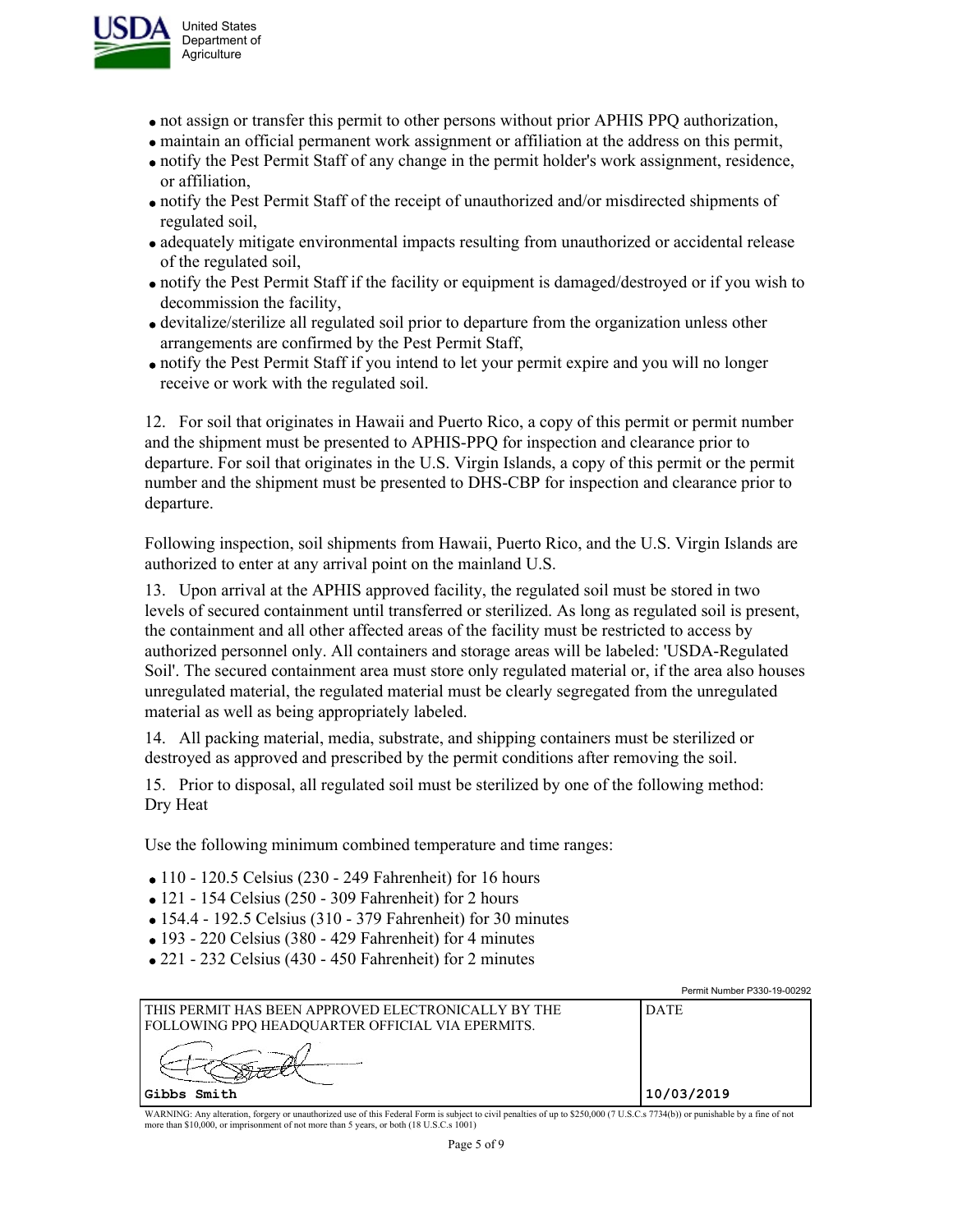

Time starts when the entire sample reaches the required temperature. Use a suitable temperature probe or currently calibrated thermometer for verification. The soil must be spread evenly throughout the chamber and not exceed 6 inches in depth.

Autoclave

- Autoclave at a minimum of 121 Celsius (250 Fahrenheit) for a minimum of 30 minutes at a minimum of 15 psi.
- Place autoclave tape or other indicators on each load prior to treatment. Check the autoclave tape or other indicator on each container to verify color change before disposal.
- Calibrate annually according to the manufacturer's instructions and maintain written records.
- Use a commercially available biological indicator kit every 3 months, containing bacterial spores (e.g. Geobacillus stearothermophilus species) that are rendered unviable at 121 Celsius (250 Fahrenheit). Follow the manufacturerýs instructions. Service and retest the autoclave if any growth is observed.

## Incineration

With the exception of metal and glass containers, all regulated and associated material must be reduced completely to ash at the end of the incineration cycle.

### Hydroclave

- Hydroclave at a minimum temperature of 121 Celsius (250 Fahrenheit) for a minimum of 30 minutes, or at a minimum of 132 Celsius (267 Fahrenheit) for a minimum of 15 minutes.
- Observe the temperature sensor to ensure that the hydroclave maintains its required temperature.
- Calibrate hydroclave annually according to the manufacturerýs instructions and maintain written records.

Other:

No other sterilization methods are allowed without prior review and approval from the USDA-APHIS-PPQ Pest Permit Staff.

16. Unless other disposal arrangements have been approved in advance by

USDA-APHIS-PPQ Pest Permit Staff, all items coming in direct contact with, or exposed to, the regulated soil -- including but not limited to glassware, countertops, equipment, waste material, effluent, and shipping materials -- must be sterilized/sanitized/decontaminated prior to removal from the APHIS approved facility, and prior to the expiration of this permit.

Use any of the following, either alone or in combination: 1) immersed in 5 percent sodium hypochlorite (household bleach from the bottle is 5 percent) for at least 20 minutes, 2) immersed in 70 percent alcohol or ethanol for at least 10 minutes, 3) flamed with ethanol, 4) treated with quaternary ammonium compounds per manufacturerýs specifications, or 5) one of

|                                                                                                           | Permit Number P330-19-00292 |
|-----------------------------------------------------------------------------------------------------------|-----------------------------|
| I THIS PERMIT HAS BEEN APPROVED ELECTRONICALLY BY THE<br>FOLLOWING PPO HEADOUARTER OFFICIAL VIA EPERMITS. | <b>DATE</b>                 |
|                                                                                                           |                             |
| lGibbs Smith                                                                                              | 10/03/2019                  |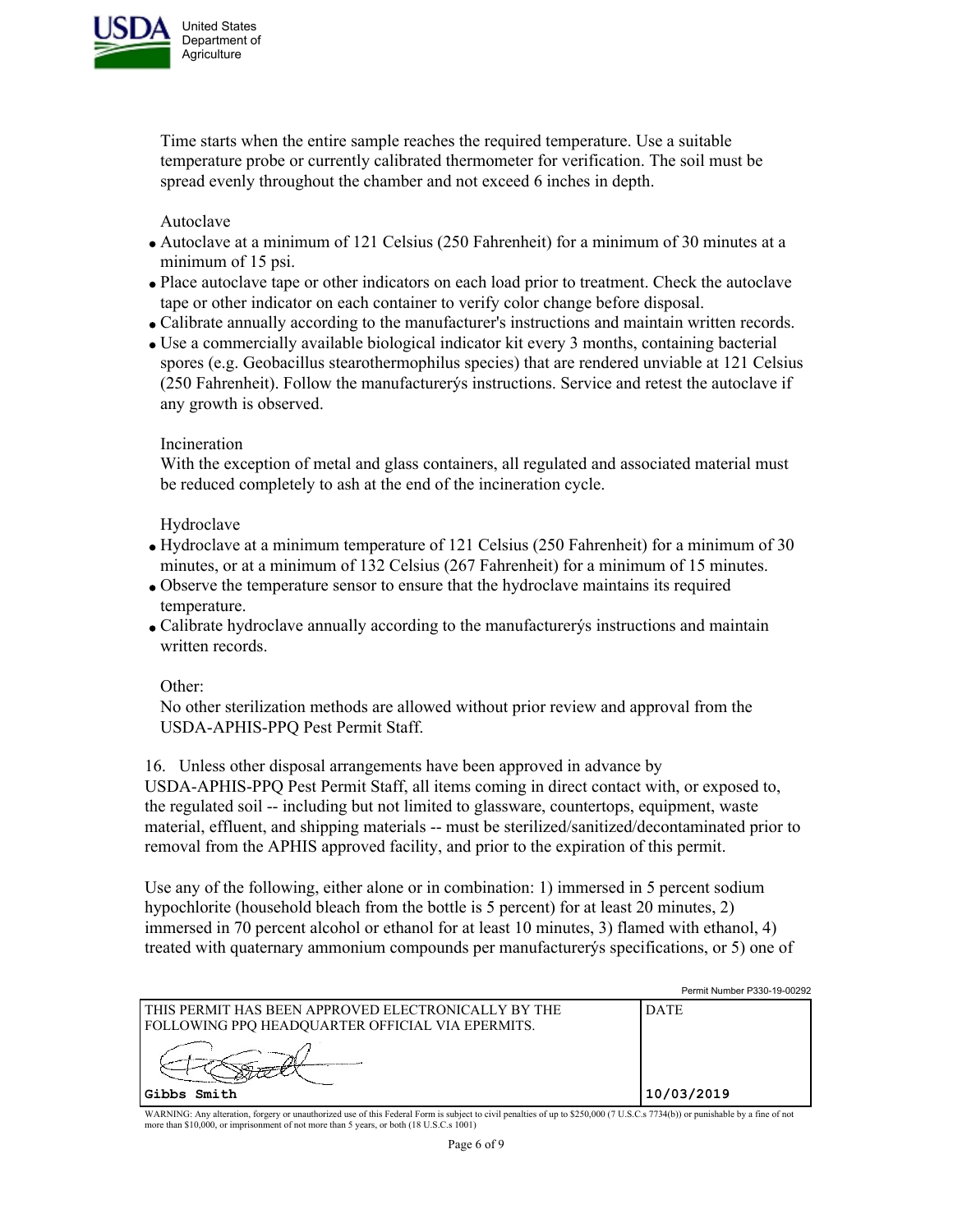

the soil sterilization methods above.

17. Upon issuance of this permit (i.e., a signed PPQ 330), you will need to request the PPQ Form 550 Black/White labels at least 5 business days in advance of shipping date. If you applied online using ePermits, you may request the labels using the My Shipments/Labels feature. Otherwise, send your request to BlackWhiteGreenYellowlabelrequest@usda.gov. All email requests must come from the permit holder or appointee and if requested by the appointee, they must Cc the permit holder on all requests. Specify the permit number and the total number of labels needed. You may request additional labels the same way. We will send you the labels by email as a pdf.

However, the PPQ Form 550 Black/White label is not required on shipments of soil that originate in Hawaii, Puerto Rico, and the U.S. Virgin Islands.

A label must be attached with clear tape to the exterior of each package being imported under this permit. The labels will include detailed shipping instructions. You are responsible for instructing your shipper to carefully follow these instructions. You are responsible for each import shipping label issued under this permit.

Failure to do so may result in refused entry or destruction of your package.

Enclose the following supplemental information in each shipment:

- Permittee Name
- Permit number
- Label number

Underlying packaging/wrapping must carry the address, billing, and any other information required to direct the shipment to its final destination (i.e., the permit holder's address; N.B., USDA APHIS does not defray any additional shipping costs incurred for transiting the shipment through an inspection station as the initial US destination).

18. Further distribution or movement of the regulated soil is not allowed without prior approval from the PPQ State Plant Health Director in your State. Access the list of SPHDs at https://www.aphis.usda.gov/aphis/ourfocus/planthealth/ppq-program-overview/sphd. For such movements, you must follow the packaging standards described in these permit conditions.

19. Certain domestic mainland soil is regulated under 7 CFR 301. This permit does NOT authorize the movement of such soil. For further information on the movement of domestic mainland soil visit:

https://www.aphis.usda.gov/plant\_health/permits/organism/soil/downloads/Fed-SoilRegs.pdf and https://ecfr.io/Title-07/cfr301\_main.

|                                                                                                           | Permit Number P330-19-00292 |
|-----------------------------------------------------------------------------------------------------------|-----------------------------|
| l this permit has been approved electronically by the<br>FOLLOWING PPQ HEADQUARTER OFFICIAL VIA EPERMITS. | <b>DATE</b>                 |
|                                                                                                           |                             |
| Gibbs Smith                                                                                               | 10/03/2019                  |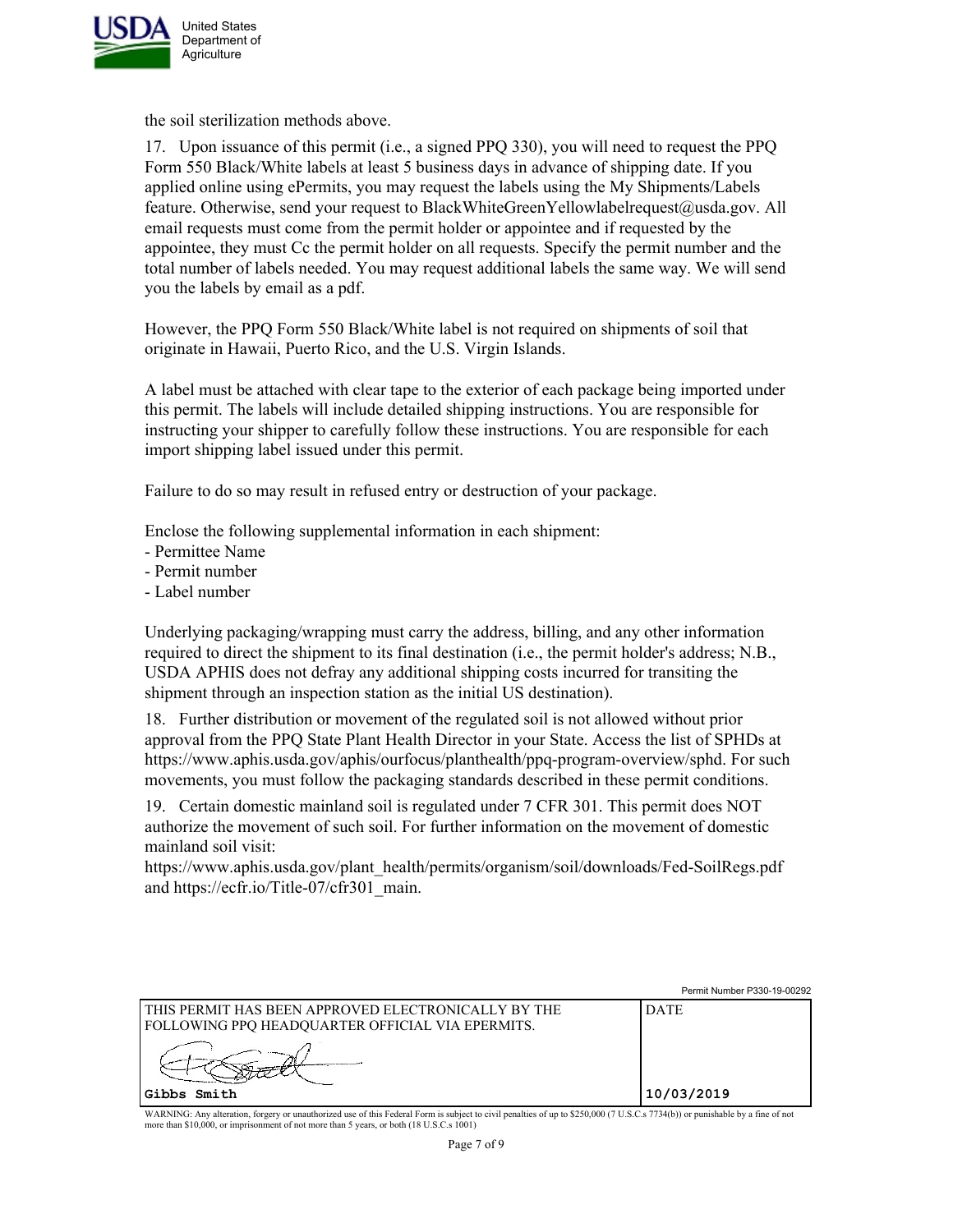

20. Standard Operating Procedures (SOPs) must be filed with, and approved by, the APHIS PPQ Pest Permit Staff at: email: pest.permits@usda.gov; phone: 866-524-5421; fax: 301-734-8700; address: River Road, Unit 133, Riverdale, MD 20737. All contact information must be kept current and the SOPs must be dated. If requirements in the permit conditions are more restrictive than the SOPs, permit conditions take precedence. APHIS PPQ must approve any changes to the SOPs before implementation. At a minimum, the SOP should describe how you will maintain compliance with USDA APHIS-PPQ regulations. It must include how you plan to do the following: handle/process, store, safeguard, transport, treat, and dispose of the regulated soil, effluent, and anything else coming into contact with the regulated soil. The SOP must also contain instructions regarding the cleanup of potential spillage of regulated soil and must be posted in areas where soil is stored or processed. The SOP may be required at the time of inspection.

21. All packages must minimally consist of an inner (primary) and outer (secondary) container securely sealed so that both prevent unauthorized loss of the regulated soil. The primary package(s) must be sealed and adequately cushioned to withstand shock, impact, and pressure changes that may occur. The secondary container must be strong enough to withstand typical shipping conditions (dropping, stacking, impact from other freight, etc.) without opening.

22. The permit holder must keep records of all shipments received and samples processed under this permit. These records must be retained for a period of three (3) years after disposal, or after transfer of the regulated soil to another APHIS approved facility. If soil is transferred between soil approved facilities, the identity of the regulated soil samples must be maintained for traceability.

The records must include:

- Date of arrival of each shipment,
- Origin of the regulated soil
- Total weight of regulated soil in each shipment
- Date and weight of disposed or transferred regulated soil

Training records on each employee must be maintained for a period of three (3) years following the departure of that employee from the APHIS approved facility.

A list of all persons with access to the APHIS approved facility must be maintained. All records retained under this permit must be made available to Federal and State regulators upon request.

23. All employees working with the regulated soil must also complete annual training. The training must cover the requirements on this permit and the Standard Operating Procedures submitted to APHIS-PPQ. Both a copy of the permit and the SOPs must be available at all times for the facility staff to consult.

|                                                                                                           | Permit Number P330-19-00292 |
|-----------------------------------------------------------------------------------------------------------|-----------------------------|
| I THIS PERMIT HAS BEEN APPROVED ELECTRONICALLY BY THE<br>FOLLOWING PPQ HEADQUARTER OFFICIAL VIA EPERMITS. | <b>DATE</b>                 |
| Gibbs Smith                                                                                               | 10/03/2019                  |